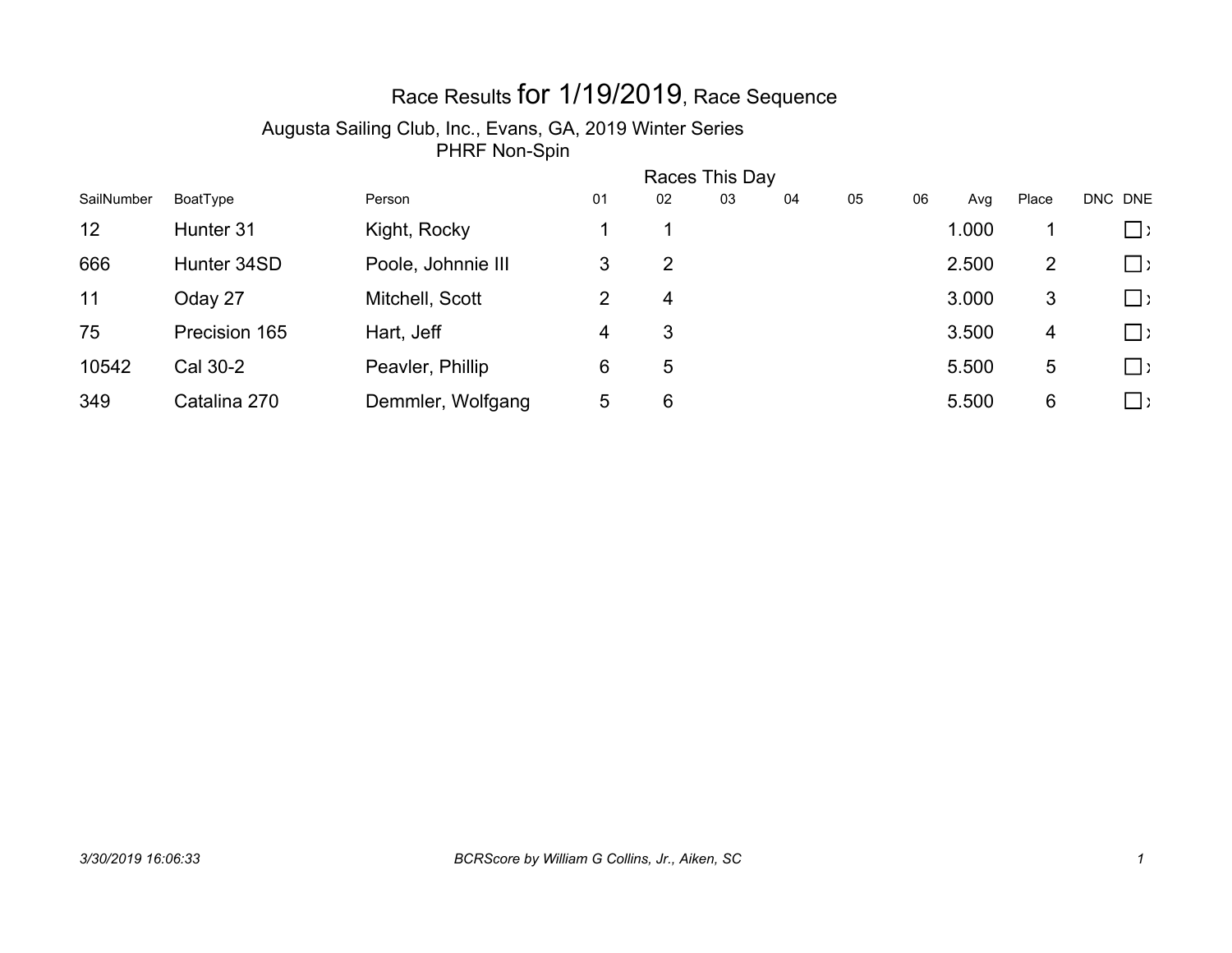# Race Results for 2/2/2019, Race Sequence

| SailNumber | Races This Day |                    |    |    |    |    |    |    |       |                |             |  |
|------------|----------------|--------------------|----|----|----|----|----|----|-------|----------------|-------------|--|
|            | BoatType       | Person             | 01 | 02 | 03 | 04 | 05 | 06 | Avg   | Place          | DNC DNE     |  |
| 12         | Hunter 31      | Kight, Rocky       | 2  | 2  |    |    |    |    | 1.667 |                | $\Box$      |  |
| 11         | Oday 27        | Mitchell, Scott    |    | 3  | 2  |    |    |    | 2.000 | $\overline{2}$ | $\Box$ )    |  |
| 666        | Hunter 34SD    | Poole, Johnnie III | 3  |    | 4  |    |    |    | 2.667 | 3              | $\square$   |  |
| 75         | Precision 165  | Hart, Jeff         | 5  | 5  | 3  |    |    |    | 4.333 | 4              | $\square$ ) |  |
| 10542      | Cal 30-2       | Peavler, Phillip   | 6  | 4  | 5  |    |    |    | 5.000 | 5              | $\Box$ )    |  |
| 349        | Catalina 270   | Demmler, Wolfgang  | 4  | 6  | 6  |    |    |    | 5.333 | 6              | $\Box$      |  |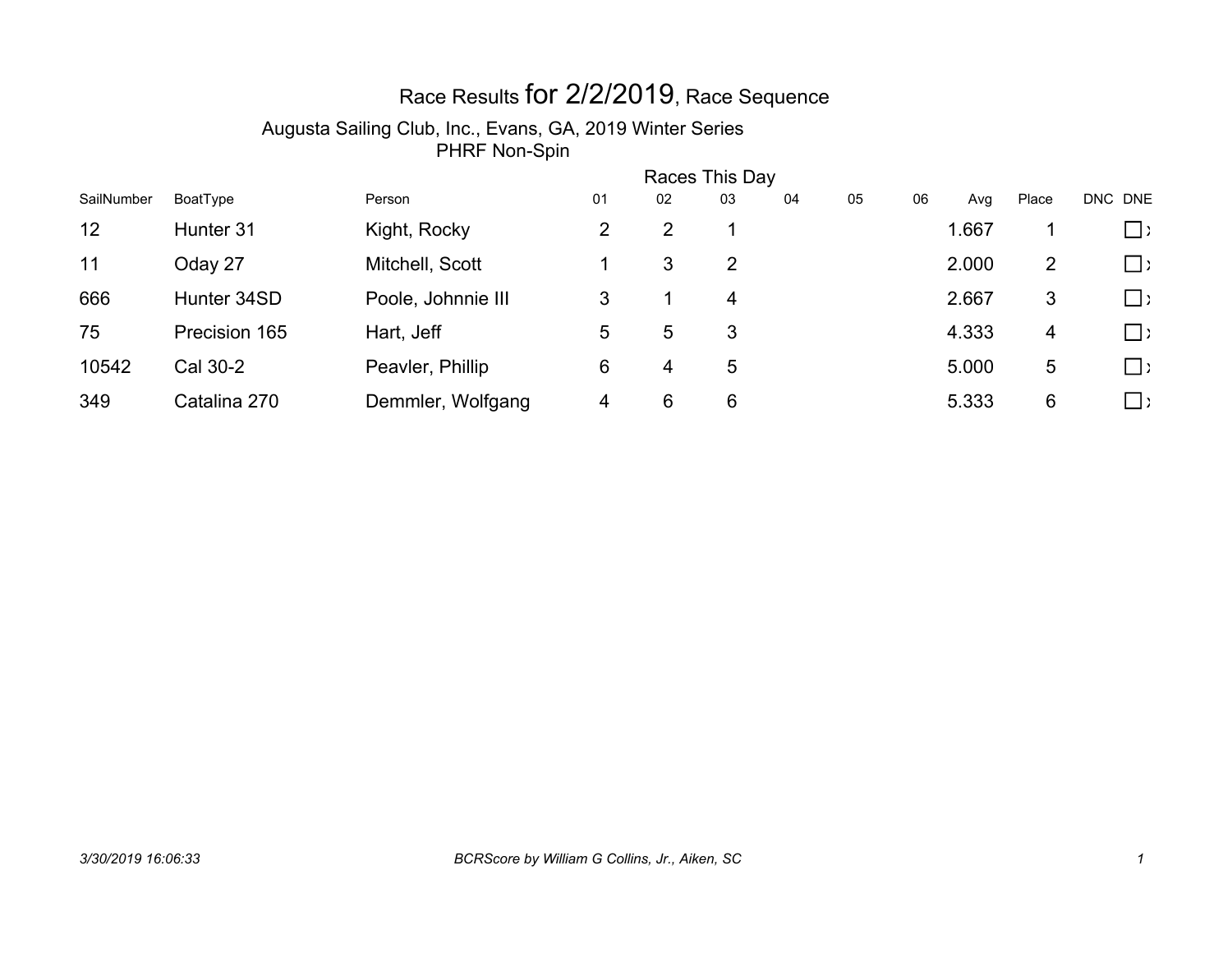# Race Results for 2/16/2019, Race Sequence

| SailNumber | Races This Day |                    |    |                |    |    |    |    |       |       |             |  |
|------------|----------------|--------------------|----|----------------|----|----|----|----|-------|-------|-------------|--|
|            | BoatType       | Person             | 01 | 02             | 03 | 04 | 05 | 06 | Avg   | Place | DNC DNE     |  |
| 12         | Hunter 31      | Kight, Rocky       | 2  |                |    |    |    |    | 1.333 |       | $\Box$ )    |  |
| 11         | Oday 27        | Mitchell, Scott    |    | $\overline{2}$ | 2  |    |    |    | 1.667 | 2     | $\square$ ) |  |
| 666        | Hunter 34SD    | Poole, Johnnie III | 3  | 3              | 3  |    |    |    | 3.000 | 3     | $\square$ ) |  |
| 75         | Precision 165  | Hart, Jeff         | 4  | 4              | 4  |    |    |    | 4.000 | 4     | $\Box$      |  |
| 349        | Catalina 270   | Demmler, Wolfgang  | 6  | 5              | 5  |    |    |    | 5.333 | 5     | $\Box$ )    |  |
| 10542      | Cal 30-2       | Peavler, Phillip   | 5  | 6              | 6  |    |    |    | 5.667 | 6     | $\Box$ )    |  |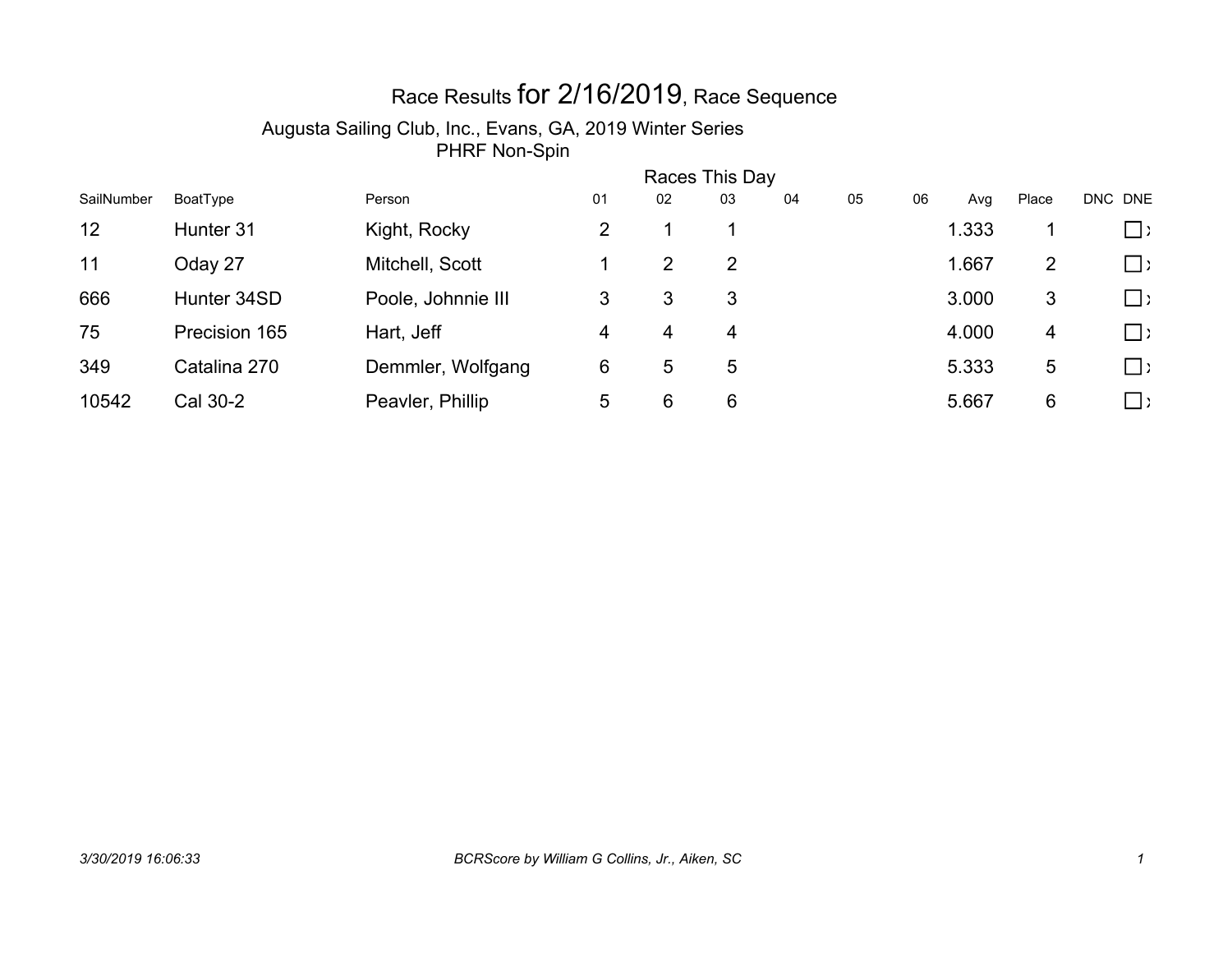# Race Results for 3/2/2019, Race Sequence

| SailNumber | Races This Day |                    |    |    |    |    |    |    |       |                |               |  |
|------------|----------------|--------------------|----|----|----|----|----|----|-------|----------------|---------------|--|
|            | BoatType       | Person             | 01 | 02 | 03 | 04 | 05 | 06 | Avg   | Place          | DNC DNE       |  |
| 12         | Hunter 31      | Kight, Rocky       |    |    |    |    |    |    | 1.000 |                | $\Box$ )      |  |
| 11         | Oday 27        | Mitchell, Scott    | 2  |    |    |    |    |    | 2.000 | $\overline{2}$ | $\square$ )   |  |
| 666        | Hunter 34SD    | Poole, Johnnie III | 3  |    |    |    |    |    | 3.000 | 3              | $\square$ )   |  |
| 10542      | Cal 30-2       | Peavler, Phillip   | 6  |    |    |    |    |    | 6.000 | 5              | $\Box$ )      |  |
| 349        | Catalina 270   | Demmler, Wolfgang  | 6  |    |    |    |    |    | 6.000 | 5              | $\Box$ )      |  |
| 75         | Precision 165  | Hart, Jeff         |    |    |    |    |    |    | 7.000 |                | $DNC \square$ |  |